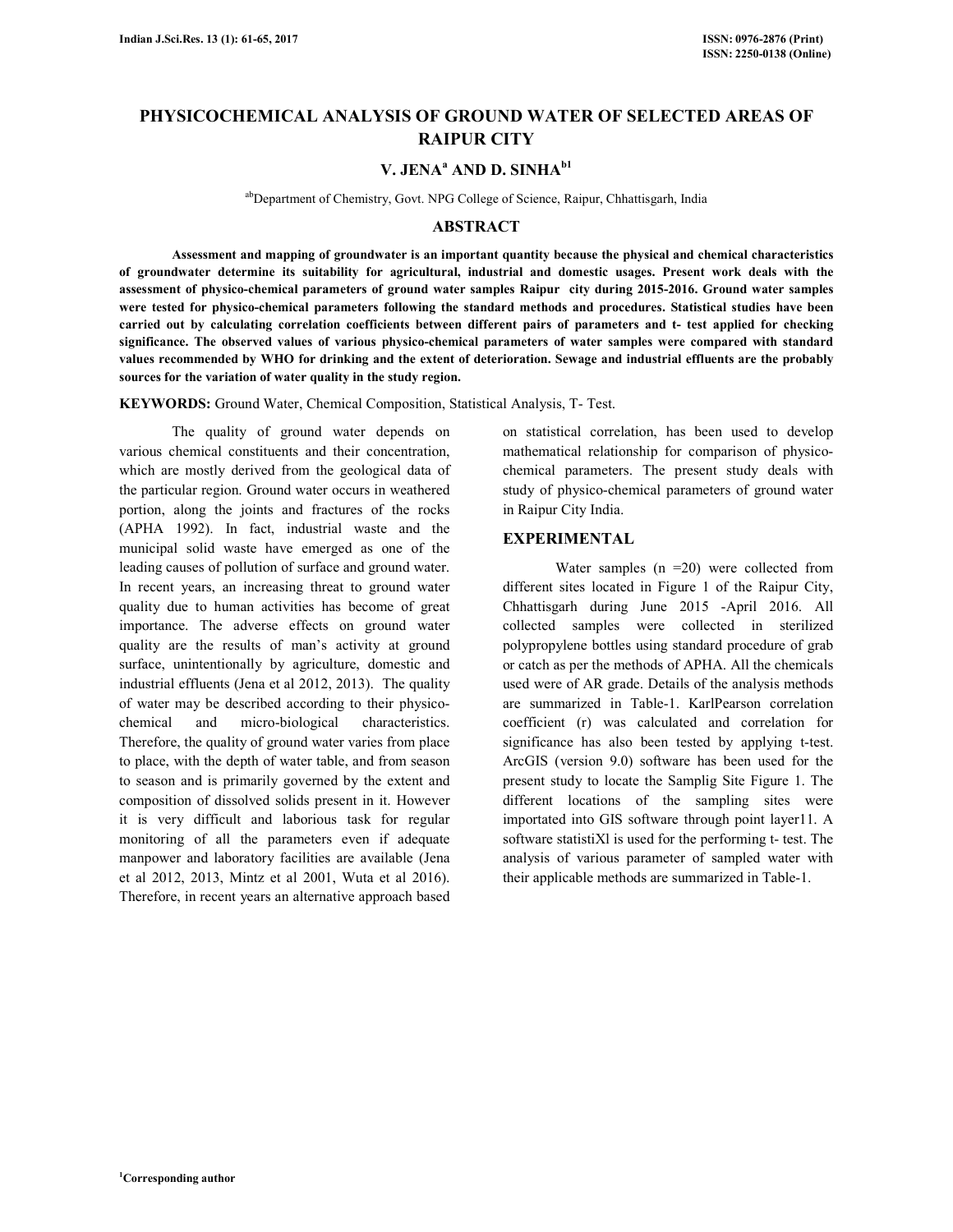

**Figure 1: Sampling site of Raipur city** 

| S No             | Parameters of<br>water analysis | Method employed    |  |
|------------------|---------------------------------|--------------------|--|
| 1.               | pН                              | Potentiometric     |  |
| 2.               | $EC(\mu s/cm)$                  | Potentiometric     |  |
| 3 <sub>1</sub>   | TDS(mg/l)                       | Gravimetric        |  |
| $\overline{4}$ . | TSS(mg/l)                       | Gravimetric        |  |
| 5.               | COD(mg/l)                       | Titrimetric        |  |
| 6.               | $Na+$                           | Flame photometeric |  |
| 7.               | $K^+$                           | Flame photometric  |  |
| 8.               | $Cl^{\dagger}$                  | Titrimetric        |  |
| 9.               | SO.                             | Spectrophotometric |  |

**Table 1: Sample Water** 

## **RESULTS AND DISCUSSION**

 Due to increasing urbanization, surface water is getting over contaminated and more stringent treatments would be required to make surface water potable. Therefore, it is required to additional sources for fulfill the requirement of water. Because the ground water sources are safe and potable for drinking and other useful purposes of human being. Hence studies of physic-chemical characteristics of underground water to find out whether it is fit for drinking or some other beneficial uses.

## **pH**

Comparing with the WHO standards, the pH levels of the water investigated are within the permissible range of 7.54 – 8.86. All the underground water samples are characterized by either a weakly acidic or slightly basic pH and are within the maximum permissible pH level (6.5-8.5) of WHO. The water

sample No 7 with the lowest pH of 6.5 may be attributed to the discharge of acidic products into this source by the agricultural and domestic activities. This is supported by the fact that studies have shown that 98 % of all world ground water are dominated by calcium and bicarbonate ions due to lime stone weathering in the catchments and underground water beds. Extreme pH values can affect the palatability of water. Most biochemical reactions are sensitive to variation of pH. In the present study pH value of the water samples varied in a narrow range within the permissible limits in all sources. Hydrogen ion concentrations govern the behaviour of several other important parameters of water quality such as ammonia toxicity, chlorine disinfection efficiency and the solubility of metal ions that may be catalyzed by  $H^+$  ions (WHO 193, 2000, 2004).

### **Electrical Conductance (EC)**

The mobility of ions in solution can be seen to be closely related with the total alkalinity. This is not surprising as the flow of water would be proportional to the concentration of the hydroxide ion (alkalinity) in the water. The EC values were found higher at two points (Sample No1 and Sample No 6 ) with values of 721 and 728 µS/cm respectively. These water points are located within the densely populated areas. Hence the relatively higher values may be associated to concentrated dissolved salts as a result of human activities (Udhayakumar et al 2016). Very low electrical conductivity was found at all the other sampling points. In this study, the electrical conductance was generally lower than the MPL (1000 µs/cm) in all the water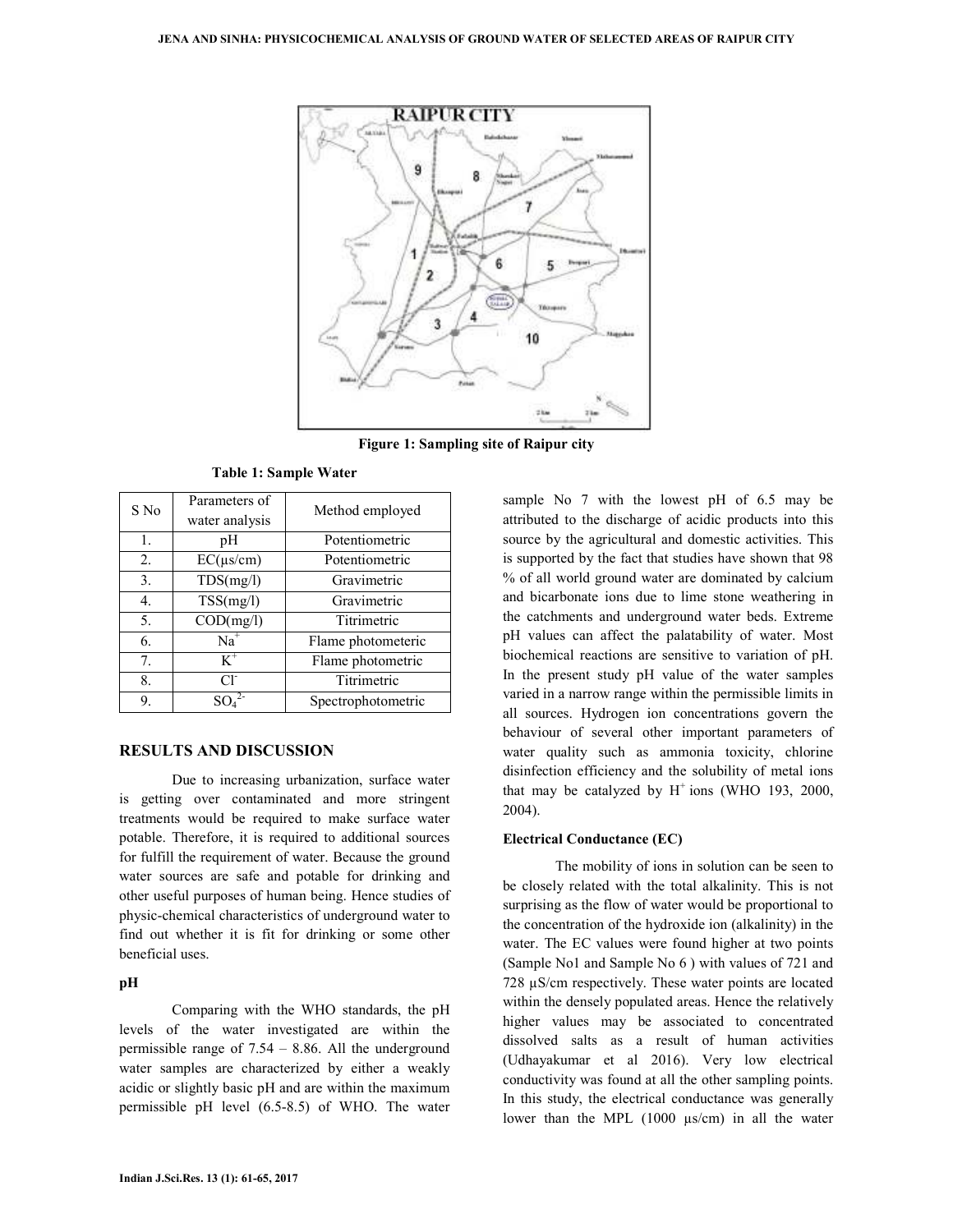samples. The conductance is related to the ionic content of the water sample which is in turn a function of the dissolved solids. This property is related to the hardness of water because the more dissolved ions that are present in a water sample, the more would be its conductance and hence its hardness. Total dissolved solids and conductivity can be used to delineate each other. Conductivity is proportional to the dissolved solids. Both showed analogous trend in all the sites (Rajankar et al 2013, Tagi et al 2013).

#### **TDS**

The results of this analysis recorded TDS values below 500 mg/l for all water samples which are all below the WHO, MPL of 1000 mg/l. The highest TDS values were observed for the Sample No 11 and Sample No 82, which are about 460 mg/l while the lowest value, 86.7±0.58 mg/l was recorded for Sample No 4. No further studies were conducted to ascertain the variation of the values for the boreholes studied. It is known that where TDS are high, the water may be "saline" and the applicable parameter is "Salinity" (WHO, 2004, APHA 1992).

#### **Chloride**

Chloride exists in all natural waters; the concentrations varying very widely and reaching a maximum in sea water (up to 35,000 mg/l Cl<sup>-</sup>). In fresh waters, the sources include soil and rock formations, sea spray and waste discharges. Sewage contains large amounts of chloride, as do some industrial effluents. Chloride does not pose a health hazard to humans and the principal consideration is in relation to palatability. In Table 2 the concentrations of the chloride in all the water samples were below the MPL (250 mg/l) (Manivasakam 1996). At levels above 250 mg/l Cl; water will begin to taste salty and will become increasingly objectionable as the concentration rises further, hence the objectionable taste recorded. High chloride levels may similarly render freshwater unsuitable for agricultural irrigation. In this work underground water samples Sample No1, Sample No 2, Sample No 5 & Sample No 9 showed high levels of chloride ions, in the range 161.2, 175.8, 167.4 & 189.4 mg/l, respectively. The chloride contents range from 141.2 – 189.4 mg/l and are far below the maximum permissible level of MPL. The presence of ions such as  $CI$ ,  $K^+$  etc in human fluids are required as electrolytes(Vardhan et al 2015, WHO 1994)). So the low levels found in virtually all the water points studied means the chloride ions in the drinking water should be supplemented. The water sample points studied may be safe few samples because, it is a known fact that an increase of even 5 mg/l Cl- may give rise to suspicions of a sewage discharge.

#### **Sulphate**

 The sources of sulphate in underground waters may be rocks, geological formation, and so on. Excess sulphate has a laxative effect, especially in combination with magnesium and/or sodium. Sulphates exist in nearly all natural waters, the concentrations varying according to the nature of the terrain through which they flow. They are often derived from the sulphides of heavy metals such as iron, nickel, copper and lead. Iron sulphides are present in sedimentary rocks from which they can be oxidised to sulphate in humid climates; the latter may then leach into watercourses so that ground waters are often excessively high in sulphates. As magnesium and sodium are present in many waters, their combination with sulphate will have an enhanced laxative effect of greater or lesser magnitude depending on concentration. The utility of water for domestic purposes will therefore be severely limited by high sulphate concentrations, hence the limit of 200 mg/l  $SO_4^2$  (WHO, 2000, Tag et al 2013, Jena et al 2012). The sulphate contents in the range  $14.56 - 26.14$ mg/l of all the samples fall below the MPL Table 2.

#### **Chemical Oxygen Demand (COD**)

 COD is a measure of the oxygen required for the chemical oxidation of organic matter with the help of strong chemical oxidant. High COD may cause oxygen depletion on account of decomposition of microbes to a level detrimental to aquatic life (WHO 2000). In this study COD found in the range of 9.6 to 11.4 in various samples collected.

## **Table 2: Physiochemical parameters of water samples**

|                | WHO Standards |             | Experimental<br>values |
|----------------|---------------|-------------|------------------------|
| Parameters     | HDL           | MPL         |                        |
| pН             | $7.0 - 8.5$   | $6.5 - 9.5$ | $7.54 - 8.86$          |
| $EC(\mu s/cm)$ |               |             | $512 - 814$            |
| TDS(mg/l)      | 500           | 1000        | $213 - 546$            |
| TSS(mg/l)      |               |             | $1.7 - 3.4$            |
| COD(mg/l)      |               |             | $9.6 - 11.4$           |
| $Na+$          |               | 200         | $122.5 - 227.6$        |
| $K^+$          |               |             | $0.24 - 1.6$           |
| $Cl^{\dagger}$ | 200           | 600         | $141.2 - 189.4$        |
| SO,            | 200           | 400         | $14.56 - 26.14$        |

 The standard and observed values of physico-chemical parameters of experimental ground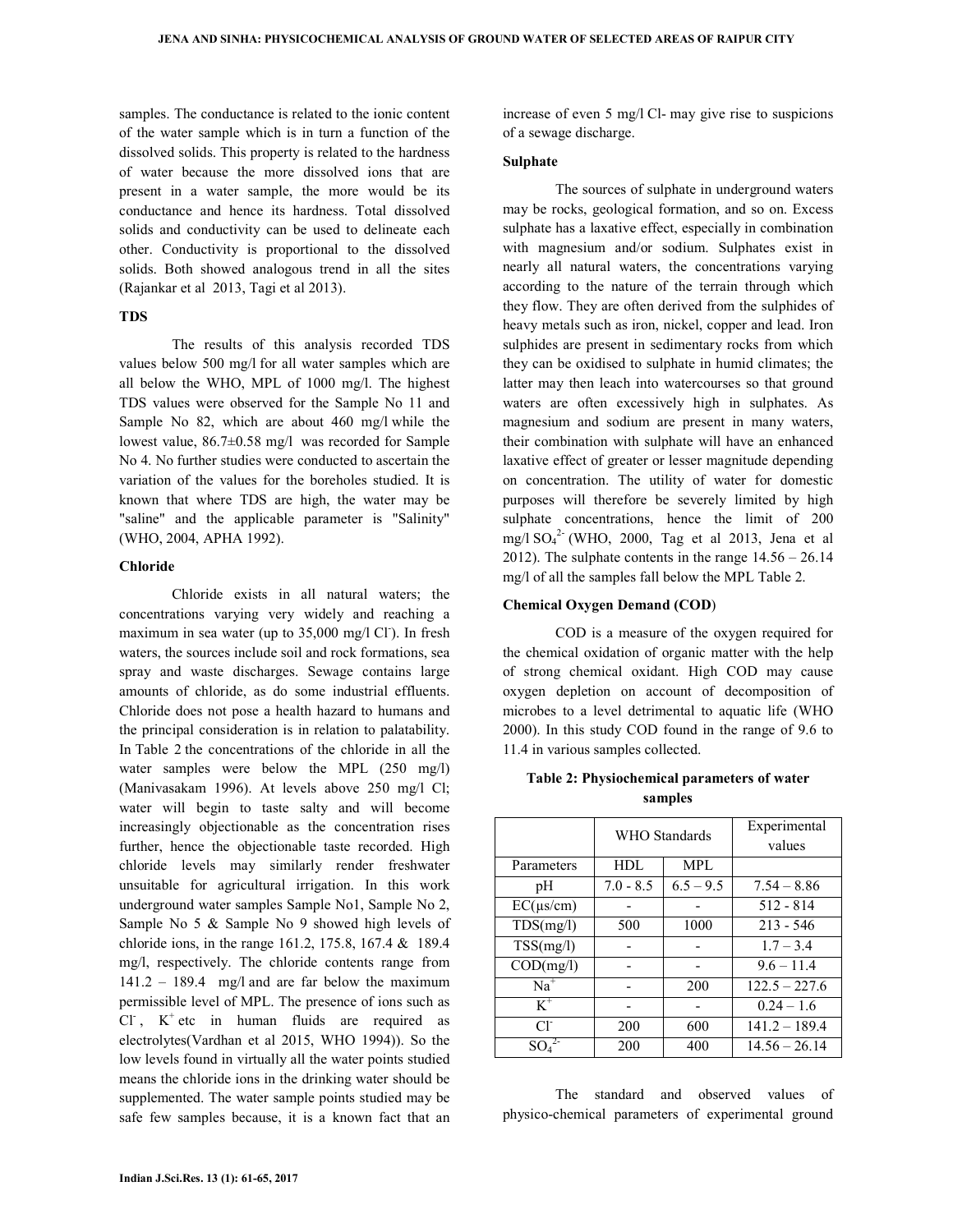water samples for different areas are presented Table 2. The observed pH values ranging from 7.54- to 8.86 which shows that the present water samples are slightly alkaline. These values are slightly more than maximum permissible limit prescribed by WHO8. Chloride ion at site 1 bears significant positive correlation with pH  $(r= 0.89, t = 7.4)$ , TDS  $(r = 0.85, t = 8.1)$ , and TSS (r = 0.47, t = 11.4). Cl- (r= 0.87, t= 9.6),  $SO_4^{2-}$  (r=  $-0.7$ ,  $t= 8.1$ ), TDS values of water samples is within the highest desirable or maximum permissible limit set by WHO. EC has significant negative correlation with TSS  $(r= -0.6, t= 12.6)$ . This shows that with increase or decrease in the EC values it also exhibit increase or decrease TSS at almost all site . The sulphate ion is one of the important anion present in natural water produce cathartic effect upon human beings when it is present in excess. Positive correlation was found of  $SO4<sup>2</sup>$  with pH and TSS at both site of sampling. High values of COD at some location indicate that water was highly contaminated with chemically oxidisable inorganic and organic substances.

## **CONCLUSION**

 All the physicochemical variables of ground water at Raipur city within the highest desirable limit or maximum permissible limit set by WHO8. An appreciable significant positive correlation has been recorded for chloride with pH, TDS and TSS and  $SO_4^2$ with pH and TSS. The study has demonstrated the utility of GIS technology combined with laboratory analysis in evaluation and mapping of groundwater quality in urban region. It must be noted that a regular chemical analysis must be done to insure that the quality of water in this area is not contaminated, in addition to research for new walls in the area in order to get additional water for the resident people. A water quality intervention, in terms of household (point-ofuse) treatment is known to reduce diarrhoeal illness levels. This suggests that water quality intervention may be more important than previously thought, as previous studies have suggested that such interventions are only effective where good sanitary conditions at point-of-use already exist.

## **REFERENCES**

- APHA, Standard methods for analysis of water and wastewater.18<sup>th</sup>Ed. American Public Health As sociation,Inc., Washington D C. 1992.
- Ashbolt N. J., 2004. Microbial contamination of drinking water and diseases outcomes in developing regions. Toxicology, **198**: 229-238.
- Dohare D., Deshpande S. and Kotiya A., 2014. Analysis of Ground Water Quality Parameters: A Review, Research Journal of Engineering Sciences, **3**(5):26-31.
- Ford T. E., 1999. Microbiological safety of drinking water: United States and global perspectives, Environmental Health Perspectives, **107**(S1): 191-206.
- Gorde S. P. and Jadhav M.V., 2013. Assessment of Water Quality Parameters: A Review, Journal of Engineering Research and Applications, **3**(6):2029-2035.
- Jena V.K., Gupta S. and Dixit S., 2012. Physicochemical parameters assessment of ground water in different sites of Bhilai city, Chhattisgarh Rasayan J. Chem., **5**:506-509.
- Jena V., Dixit S. and Gupta S., 2013. Assessment of water quality index of industrial area surface water sample". Int. J. Chem. Tech. Res., **5**:278-283.
- Jena V., Dixit S. and Gupta S., 2012. Comparative study of ground water by physicochemical parameters and water quality index, Der Chemica Sinica, **3**(6):1450-1454.
- Mintz E., Bartram J., Lochery P. and Wegelin M., 2001. Not just a drop in the bucket: expanding access to point-of-use water treatment systems. American Journal of Public Health, **91**(10): 1565-1570.
- Manivasakam N., 1996. Physical Chemical examination of water, sewage and industrial effluents 3rd Ed, Pragati Prakashan, Meeret, India.
- Patel M. K., Mohanty K., Tiwary T.N. and Patel T. K. 1994. Indian J. Env. Prot., **14**(5):373-379.
- Rajankar P. and et al., 2013. Assessment of Ground Water Quality using water quality index(WQI) in Wardha Maharashtra, Journal of Environmental Science and Sustainability, NEERI, **1**(2):49-54.
- Tagy S. and et al, 2013. Water Quality Assessment in terms of Water Quality Index, American Journal of Water Resources, **1**(3):34-38.
- Udhayakumar R., Manivannan P., Raghu K. and Vaideki S., 2016. Assessment of physicochemical characteristics of water in Tamilnadu, Ecotoxicology and Environmental Safety, **134**:474-477.